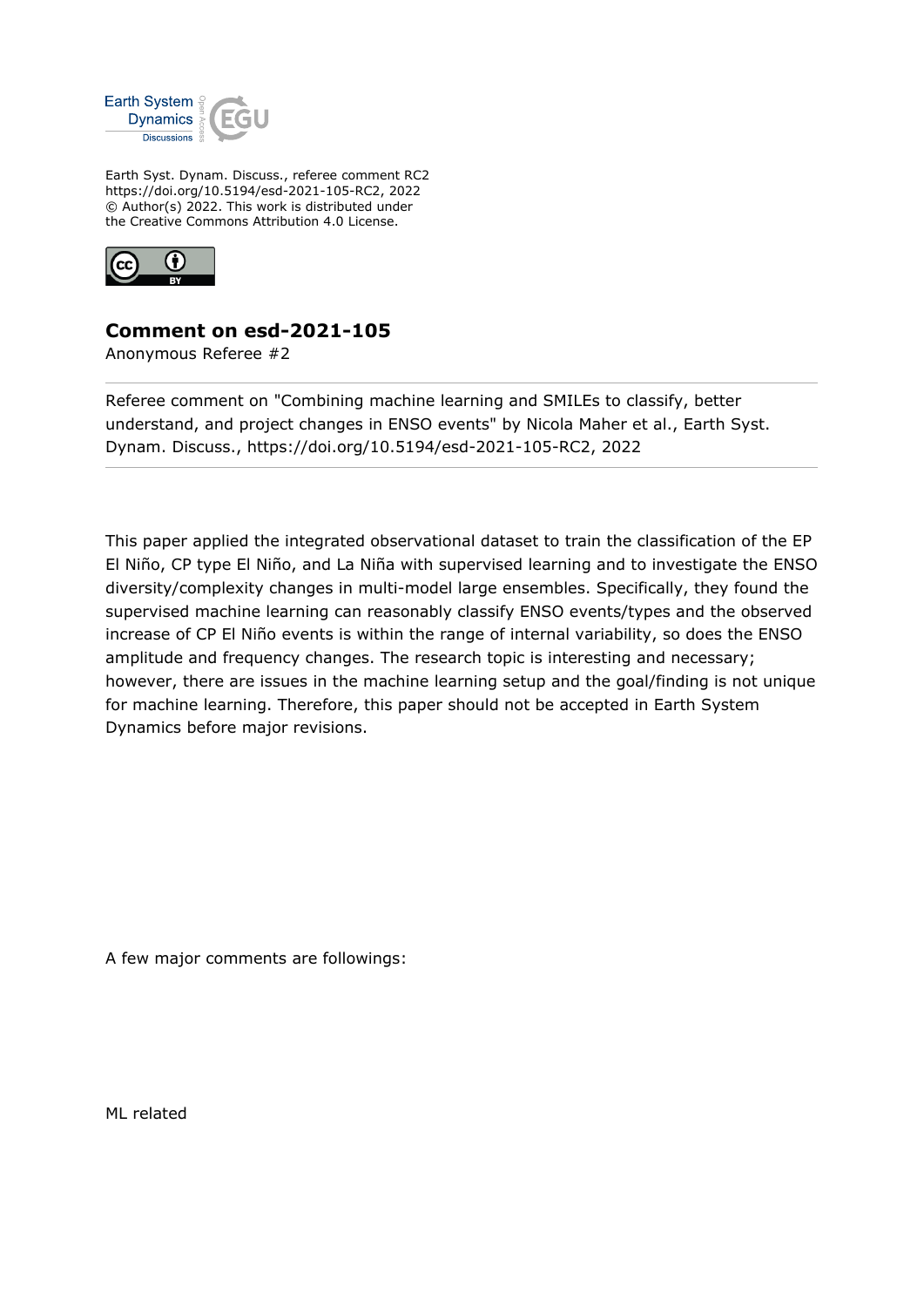The setup of the supervised learning uses the combination of 18 observational datasets However, the combination of 18 observational datasets may overweight a few events and have limited difference. For instance, the events after 1980 are covered for most datasets but the events before are only covered by half of them. The authors should discuss this issue and provide additional analyses in the supplementary. One suggestion is to test with subgroup of the datasets. Another issue for the integrated observational datasets is the lack of differences for the dataset. Even though the reconstructions are all slightly different, the SSTs are still representing the same events. That is, the actual events consider in this study is only 14 CP, 20 EP, and 26 LN. This issue should be mentioned in the manuscript and needs to be tested with a small subgroup (or even extremely just one dataset) of datasets.

The setup of the supervised learning uses the features from 5 regions from October to March. However, limited dynamical reasons are provided and other regions and times should be mentioned (or even tested). For example, the authors show results from the smaller regions and times in the supplementary, but not larger regions and times. For instance, the north subtropical region is known to be important for the onset of CP El Niño and recent papers have found an improvement from including it (Tseng et al., 2021). And the summer is related to how specific ENSO type is onset (Yu & Fang 2018). The authors should provide dynamical reasons for the choice of the regions and times, otherwise, the study should examine more regions and times for showing the current choice is an optimal one.

Yu, J. Y., & Fang, S. W. (2018). The distinct contributions of the seasonal footprinting and chargedâ $\square$ discharged mechanisms to ENSO complexity. *Geophysical Research Letters*, *45*(13), 6611-6618.

Tseng, Y. H., Huang, J. H., & Chen, H. C. Improving the Predictability of Two Types of ENSO by the Characteristics of Extratropical Precursors. *Geophysical Research Letters*, e2021GL097190.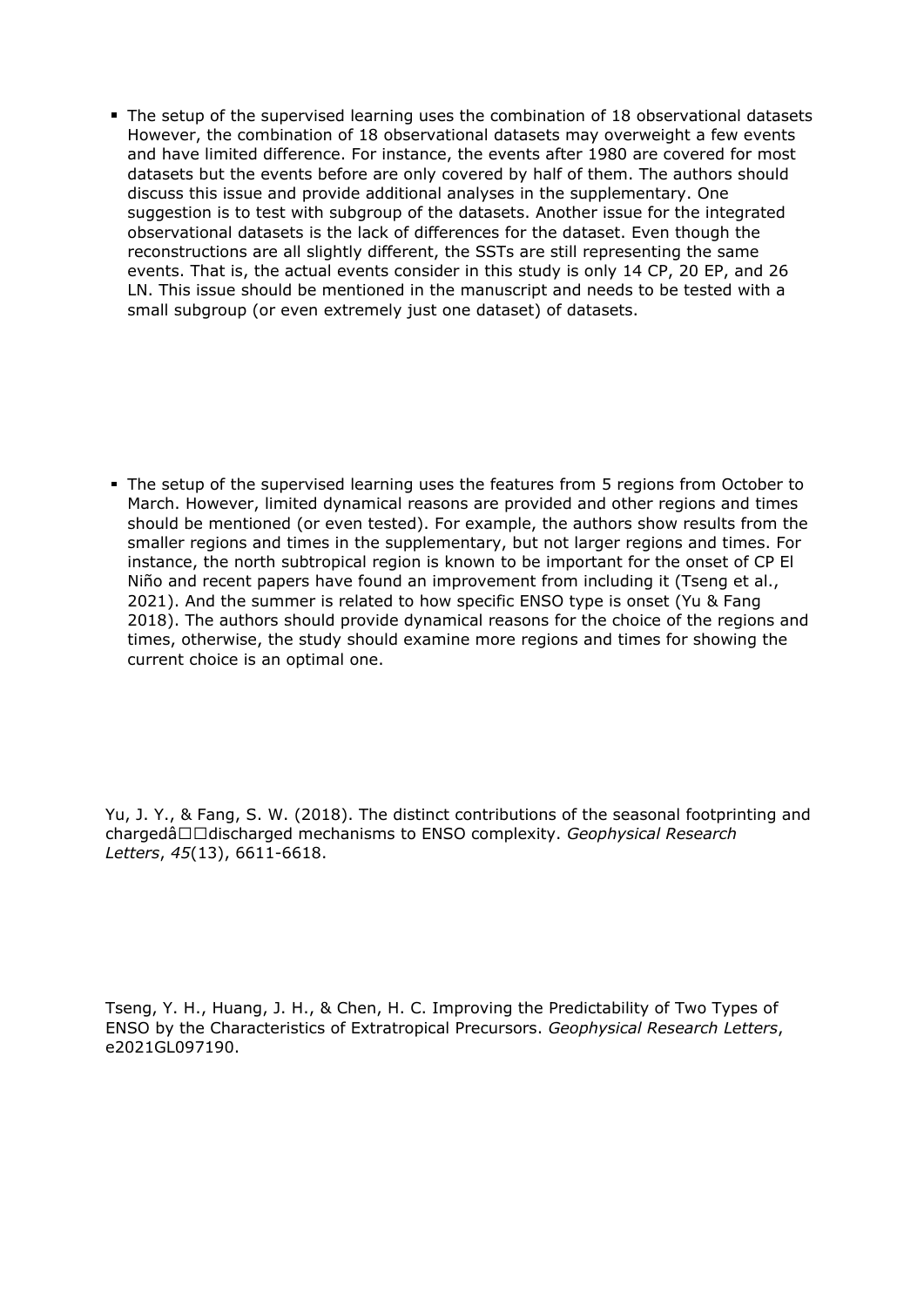## Writing-related

The introduction is a little bit lengthy. It will be easier to read if the authors make the description more succinct. For example, the paragraph for observed CP increased (55-63) should be combined with the EP/CP introduction in the beginning. It will be great if the introduction can be better organized.

• The ENSO complexity is recently considered with a broader perspective (Timmermann et al. 2018). Besides the EP/CP types of ENSO, the transition, propagation, and duration of ENSO are all parts of the ENSO complexity (Chen et al., 2017; Fang et al., 2020). Although these are not the focus in this paper, the ENSO complexity should be mentioned at least in the discussion section.

Timmermann, A., An, S. I., Kug, J. S., Jin, F. F., Cai, W., Capotondi, A., ... & Zhang, X. (2018). El Niño–southern oscillation complexity. *Nature*, *559*(7715), 535-545.

Fang, S. W., & Yu, J. Y. (2020). Contrasting transition complexity between El Niño and La Niña: observations and CMIP5/6 models. *Geophysical Research Letters*, *47*(16), e2020GL088926.

Chen, C., Cane, M. A., Wittenberg, A. T., & Chen, D. (2017). ENSO in the CMIP5 simulations: Life cycles, diversity, and responses to climate change. *Journal of Climate*, *30*(2), 775-801.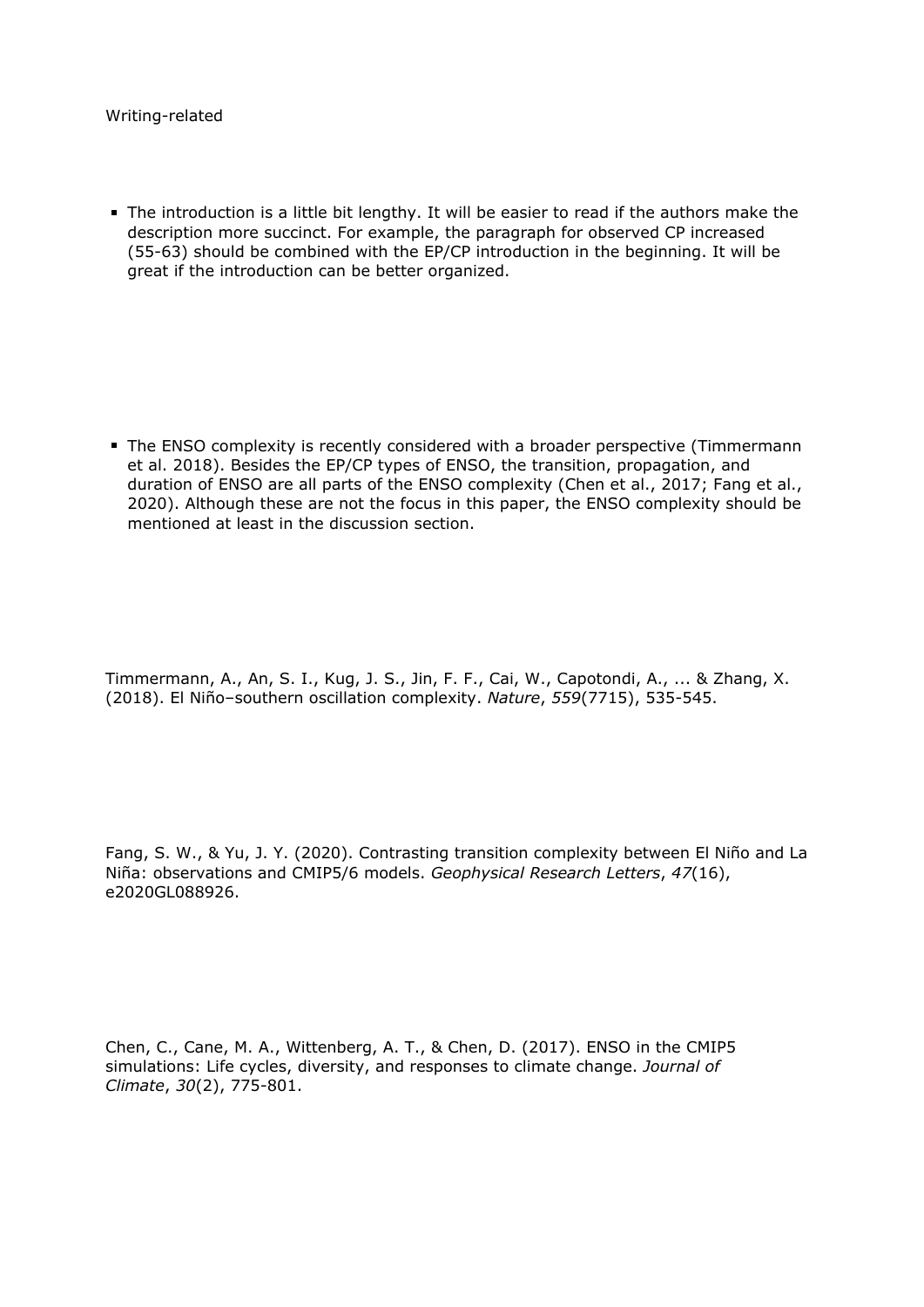Interpretation-related

The study considers the classification of CP El Niño from Pascolini-Campbell et al. (2015) for the past 120 years, which combine various CP classification methods, but no classification is applied in the multi-model large ensembles. That is, the original CP classification is not compared with the supervised learning method in the SMILEs. If the method in Pascolini-Campbell et al. (2015) is too complicated, the authors should at least choose one or two existing method to justify how the existing classification in SMILEs is different with the one from supervised learning.

The goal/finding is not unique for machine learning and have been discussed in studies. The authors classify ENSO events and compare the results for SMILEs. However, this can also be done by simply using existing ENSO classification method (Ng et al., 2021). The finding of this study should focus more on the uniqueness of the supervised learning. For example, since the classification method is trained from observational dataset, how each modeled ENSO in SMILEs is different with the observation? Or is machine learning do a better classification than existing methods?

Ng, B., Cai, W., Cowan, T., & Bi, D. (2021). Impacts of low-frequency internal climate variability and greenhouse warming on El Niño–Southern Oscillation. *Journal of Climate*, *34*(6), 2205-2218.

The authors compare the changes of SST pattern for the EP and CP El Niño under global warming. The interpretation should be more dynamics, as this change in pattern is seldom mentioned in other studies (maybe due to the difficulty of dynamical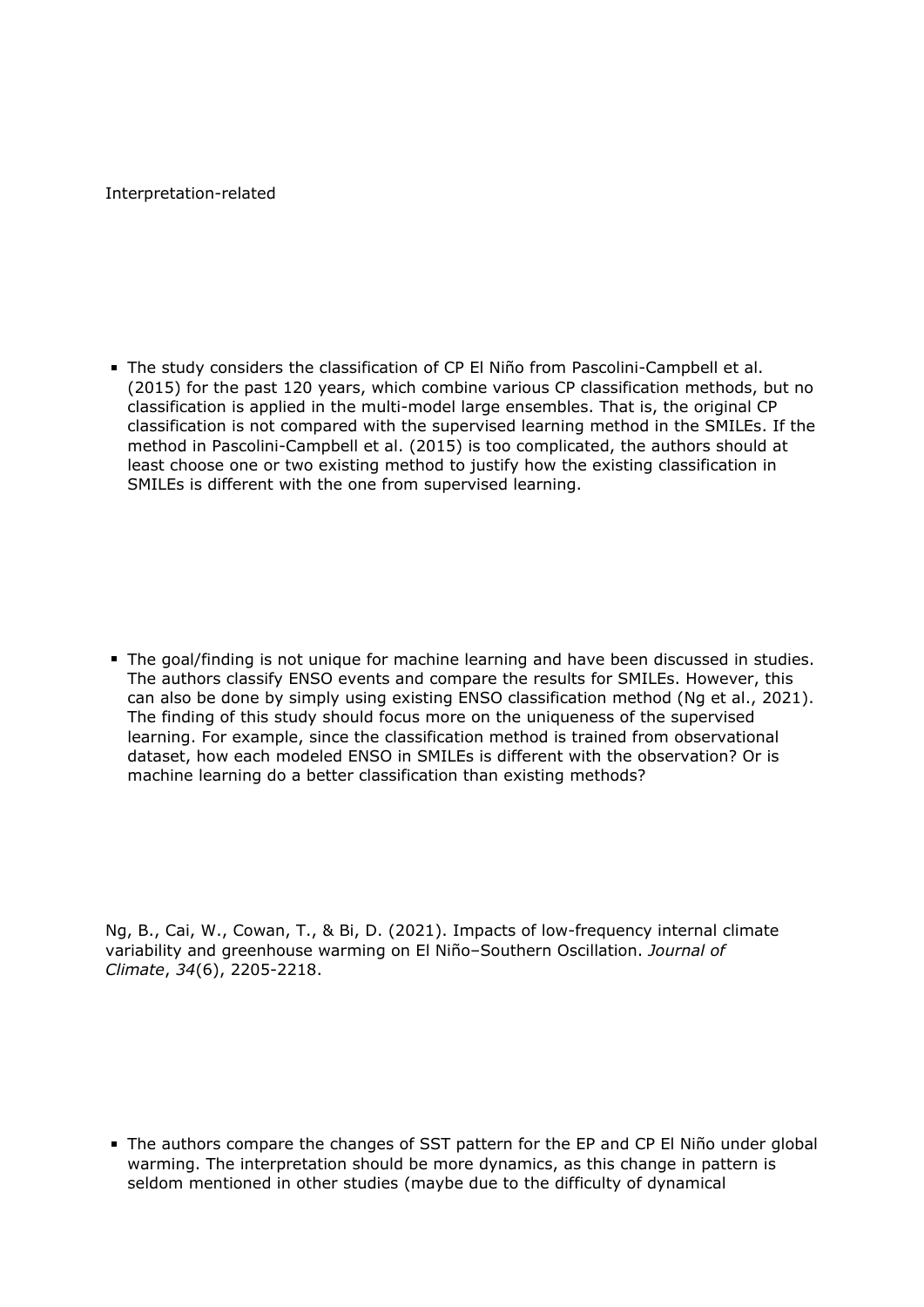interpretation). I will suggest the authors to eliminate this result if no dynamical explanation is provided, as this is only discussed in one paragraph (292-302). Instead, the author can focus on the change in zonal SST gradient in the mean state and compare with the frequency or amplitude.

The comparison of the increased CP El Niño frequency to SMILEs should be more precise. The authors use the ensemble spreads in each year to consider as the range of change for the internal variability; however, this is different with the increased CP El Niño frequency over a certain period. The authors should check how large the CP El Niño frequency can change in each ensemble and discuss the spread of the changes for all SMILEs.

Minor comments are provided below:

- **Does the training and classification use the original SST or SST anomalies? Please** clearly describe in the text.
- The calculation of frequency should also be mentioned in the method section, not only in the caption of Figure 3.
- The Figure 6 is a bit difficult to read as there are many colors and lines.
- Line 205, 'to far'
- Line 48, 'niños'